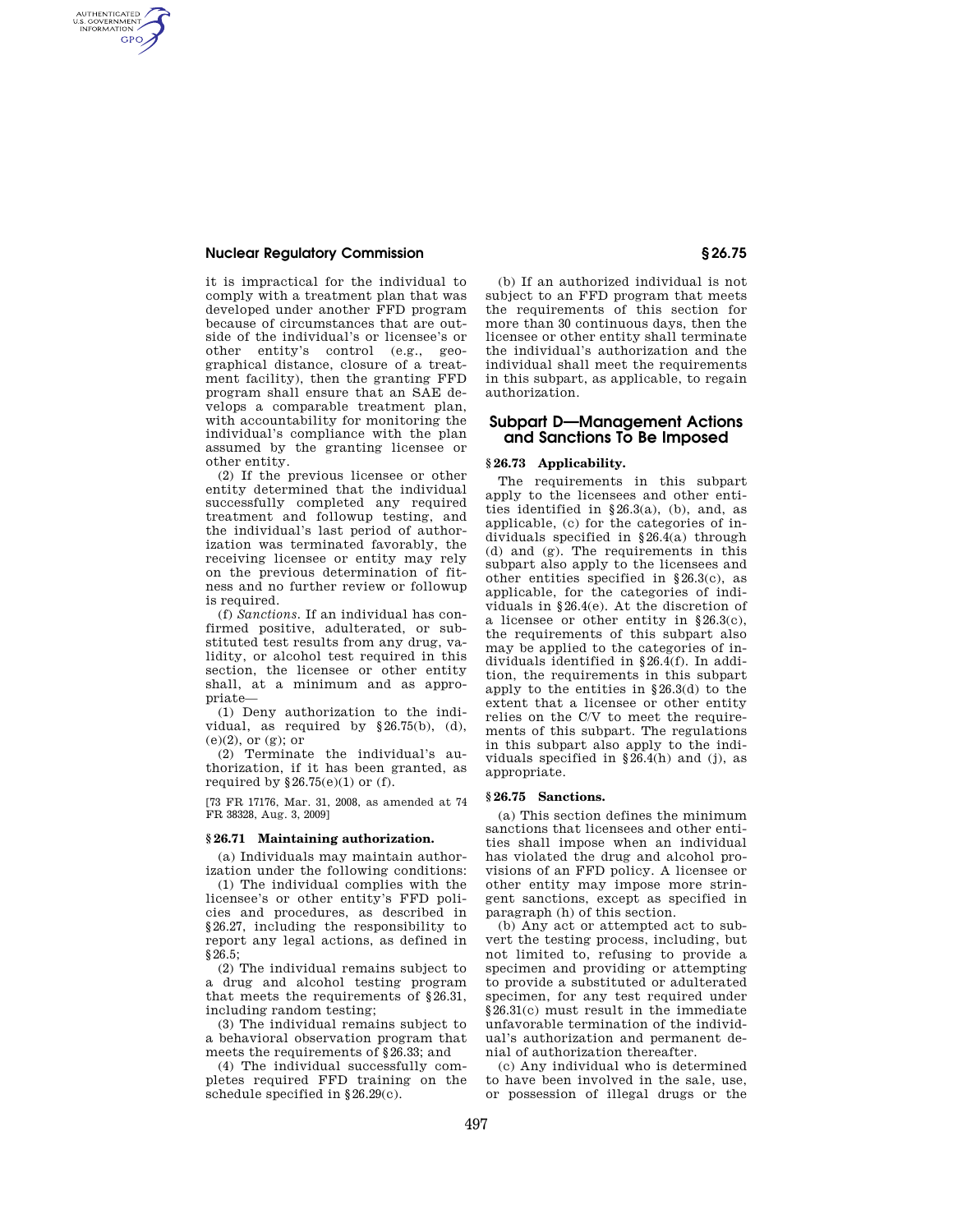# **§ 26.75 10 CFR Ch. I (1–1–10 Edition)**

consumption of alcohol within a protected area of any nuclear power plant, within a facility that is licensed to possess or use formula quantities of SSNM, within a transporter's facility or vehicle, or while performing the duties that require the individual to be subject to this subpart shall immediately have his or her authorization unfavorably terminated and denied for a minimum of 5 years from the date of the unfavorable termination of authorization.

(d) Any individual who resigns or withdraws his or her application for authorization before authorization is terminated or denied for a first violation of the FFD policy involving a confirmed positive drug or alcohol test result shall immediately have his or her authorization denied for a minimum of 5 years from the date of termination or denial. If an individual resigns or withdraws his or her application for authorization before his or her authorization is terminated or denied for any violation of the FFD policy, the licensee or other entity shall record the resignation or withdrawal, the nature of the violation, and the minimum sanction that would have been required under this section had the individual not resigned or withdrawn his or her application for authorization.

(e) Lacking any other evidence to indicate the use, sale, or possession of illegal drugs or consumption of alcohol on site, a confirmed positive drug or alcohol test result must be presumed to be an indication of offsite drug or alcohol use in violation of the FFD policy.

(1) The first violation of the FFD policy involving a confirmed positive drug or alcohol test result must, at a minimum, result in the immediate unfavorable termination of the individual's authorization for at least 14 days from the date of the unfavorable termination.

(2) Any subsequent confirmed positive drug or alcohol test result, including during an assessment or treatment period, must result in the denial of authorization for a minimum of 5 years from the date of denial.

(f) Paragraph (e) of this section does not apply to the misuse of prescription and over-the-counter drugs, except if the MRO determines that misuse of the

prescription or over-the-counter drug represents substance abuse. Sanctions for misuse of prescription and over-thecounter drugs must be sufficient to deter misuse of those substances.

(g) For individuals whose authorization was denied for 5 years under paragraphs (c), (d), (e)(2), or (f) of this section, any subsequent violation of the drug and alcohol provisions of an FFD policy must immediately result in permanent denial of authorization.

(h) A licensee or other entity may not terminate an individual's authorization and may not subject the individual to other administrative action based solely on a positive test result from any initial drug test, other than positive initial test results for marijuana or cocaine metabolites from a specimen that is reported to be valid on the basis of either validity screening or initial validity testing performed at a licensee testing facility, unless other evidence, including information obtained under the process set forth in §26.189, indicates that the individual is impaired or might otherwise pose a safety hazard. The licensee or other entity may not terminate an individual's authorization or subject an individual to any other administrative action under this section based on the results of validity screening or initial validity testing performed at a licensee testing facility indicating that a specimen is of questionable validity.

(i) With respect to positive initial drug test results from a licensee testing facility for marijuana and cocaine metabolites from a valid specimen, licensee testing facility personnel may inform licensee or other entity management of the positive initial drug test result and the specific drugs or metabolites identified, and licensees or other entities may administratively withdraw the donor's authorization or take lesser administrative actions against the donor, provided that the licensee or other entity complies with the following conditions:

(1) For the drug for which action will be taken, at least 85 percent of the specimens that were determined to be positive as a result of initial drug tests at the licensee testing facility during the past 12-month data reporting period submitted to the NRC under